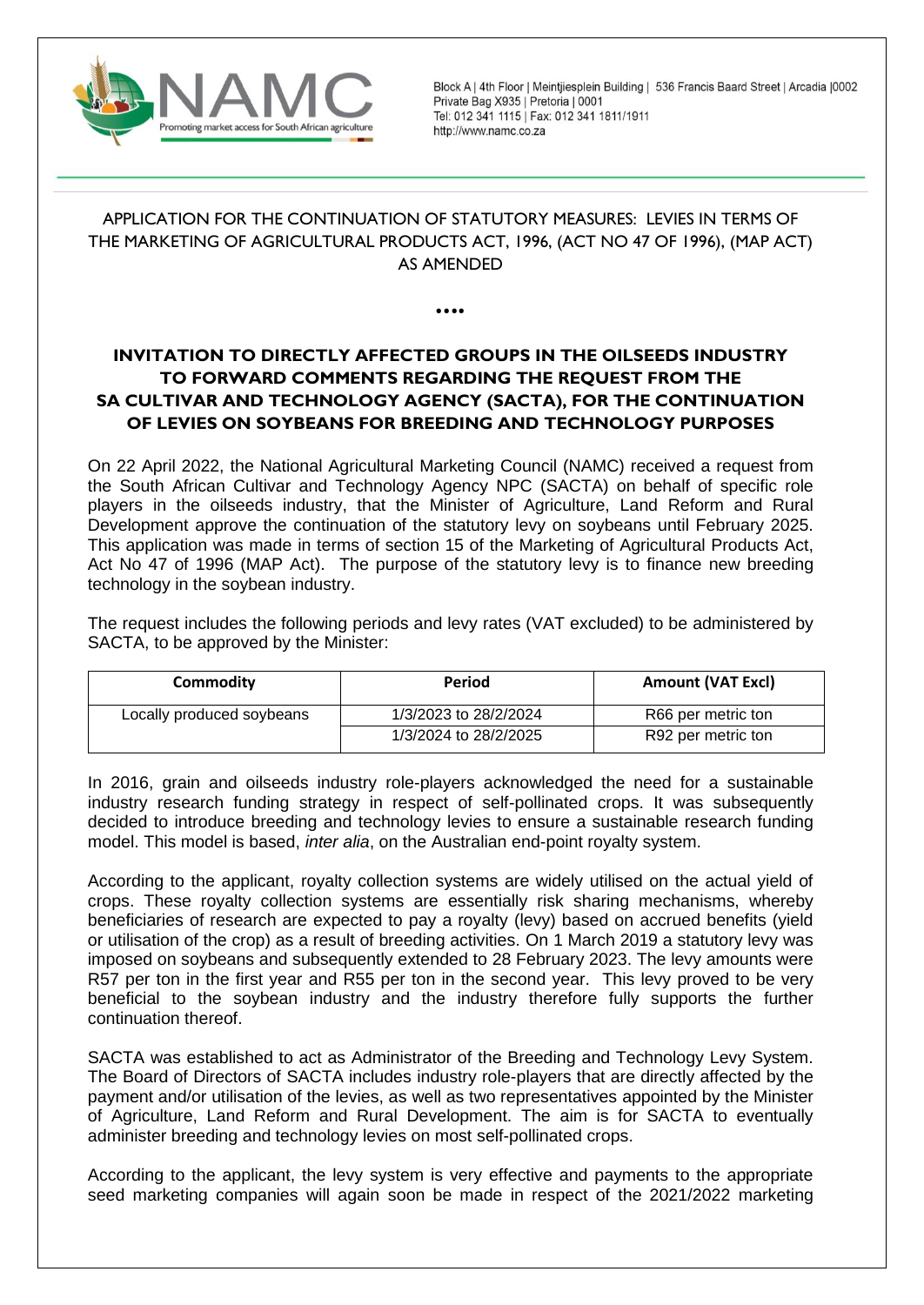season. Continuation of the model is important in order to maintain the required benefits for the development of new seed technology to improve yields and to sustain food security in South Africa.

In approved, the levy will be payable to SACTA by buyers, processors and persons issuing a silo receipt, and will be recovered from producers. Persons paying the levy may claim 2,5% commission on the amount of the levies recovered, in accordance with the conditions set by SACTA from time to time.

### **PARTICULARS OF STATUTORY MEASURE REQUIRED UNDER SECTION 10 OF THE MAP ACT**

The relevant particulars, as required in terms of section 10(2) of the MAP Act, to be included in a request for the establishment of a statutory measure of this nature, are as follows:

- 1. The proposed statutory levy would relate to soybeans that are produced in the Republic of South Africa;
- 2. The manner in which the objectives referred to in section 2(2) of the MAP Act will be advanced (namely increased market access for all market participants, promotion of the efficiency of the marketing of agricultural products, optimisation of export earnings from agricultural products and the enhancement of the viability of the agricultural sector) is summarised below:

The purpose and aim of the statutory measure are to compensate breeders of soybean varieties for their proportionate involvement and contribution towards obtaining and utilising improved international intellectual property to the benefit of the soybean industry in the Republic of South Africa.

SACTA distributes the levies that are collected to the seed breeders, in accordance with their proportionate market share, in terms of a formal Agency Agreement that is concluded with breeders.

Sustainable commercial farming of soybeans, the soybean industry at large, as well as food security in the country, are all dependent on the cultivation of high yielding soybean crops from seed varieties most suited to a particular production region.

The development of new cultivars, with improved quality and yield characteristics, constitutes an important part of breeding and technology research as undertaken by various organisations. The continuous development of new cultivars is indispensable to the sustained production of soybeans in South Africa.

Worldwide, the legislation concerning Plant Variety Protection ("PVP") and the protection of selfpollinated crops are insufficient to guarantee a return on investment on the intellectual property held by the holders of Plant Breeders' Rights. This is due to PVP exceptions such as "Farmer's Privilege" and the fact that the grain produced from self-pollinated crops has the same genetic content as the parent. This means that seed can be harvested and replanted by farmers, which creates a situation where farmers could, for example, only purchase one season's seed, then lawfully save seed of their harvests for the next and subsequent planting seasons. The consequence is that commercial seed sales are jeopardised by:

• low volumes (as it is cheaper for farmers to retain their own grain for seed); and

• low price levels (since any increase in seed prices triggers an increase in the use of farm saved seed).

The existence of international networks is critical in seed breeding, as most agriculture related intellectual property is owned by or falls under foreign control. Without an appropriate mechanism to receive adequate compensation, and to account for the risk of exploitation, South Africa will remain an unattractive destination for agriculture related intellectual property associated with self-pollinated crops. This means that access to international nurseries, markers, techniques and technologies is being constrained. The result is that South African farmers do not have access to improved agriculture related intellectual property that is available worldwide, which the breeding and technology levy aims to address.